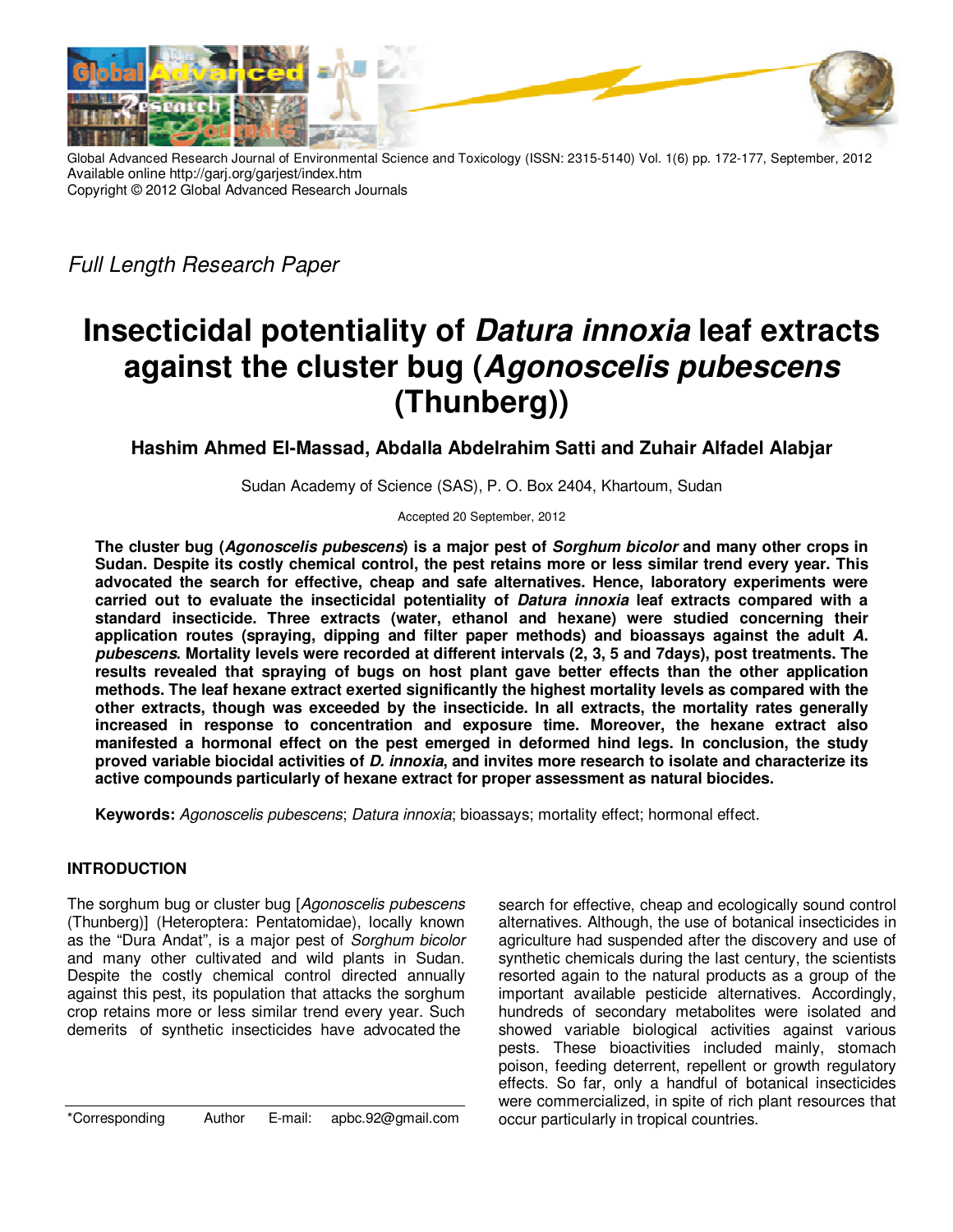In the above context, the Solanaceae which represents one of the largest families in plant kingdom (>3000 spp.), is known to comprises several species with potent secondary metabolites of pharmaceutical and pesticidal importance. Such plants are recognized to posses numerous bioactive compounds including steroids, alkaloids and flavonoids (Silva et al., 2005; Singh and Kaushal, 2007). However, several plant derivatives detected in Solanaceae were proved to be effective as natural insecticides since earlier times, and the nicotine present in Nicotiana spp. Is one of the eminent insecticidal alkaloid worldwide. Hence, new records of active solanaceous plants are always declared in different regions (Silva et al., 2005; Satti and Abdelrahman, 2008).

Among widely distributed wild solanaceous plants in Sudan are two species of night shade or Devil's apple, Datura innoxia Mill. And Datura stramonium L., which are called "Sakran" (Elhadi, 2002). As this local name implies, these plants generally induce toxic or narcotic effects on grazing animals, and therefore they have been used by traditional herbalists for different purposes. Generally, Datura species are widely distributed in different parts of the world including Mexico, U.S., Caribbean Island, India, China and Africa (Howard, 1989; Schultes and Hofmann, 1992; Burkill, 2000). The phytochemical studies showed that Datura species are rich in alkaloids (e.g., hyoscyamine, hyoscine, atropine, scopolamine), saponins, flavonoids, phenols, essential oils and cardiacs glycosides (Gilman, 1990; Ayuba et al., 2011). Thus, the insecticidal activities of these plants were documented against some pests in different parts of the world (Khalequzzaman and Islam, 1992; Lohra et al., 2002).

Therefore, preliminary laboratory experiments were carried out to evaluate the insecticidal potentiality of Datura innoxia against the adult bugs of A. pubescens. Three application routes were tested against the pest coupled with a bioassay experiment of various leaf extracts.

## **MATERIALS AND METHODS**

Two laboratory experiments were carried out in Khartoum aiming to study the insecticidal potentiality of Devil's apple (*Datura innoxia*) leaf extracts against<br>the adult bugs of A. *pubescens*. The first the adult bugs of A. pubescens. The first experiment, conducted in July-August 2009, was intended to check the efficacy of three application methods (viz., spraying, dipping and filter paper techniques) of leaf water extract on mortality of the pest, while the second experiment in September-October 2009, compared the activities of different leaf extracts (water, methanol and hexane) applied through the best technique (i.e., spraying) chosen from

the previous experiment. The test insects (A. *pubescens* adults) were collected from Sennar area, Blue Nile State, during the active period in autumn season (July and September). Sexed pairs of the bugs were reared in glass jars (9.5cm) to obtain the second generation adults for the bioassay. Sesame (Sesamum indicum) cultures were grown at different times in the field so as to secure the availability of fresh sesame pods for feeding the bugs both during rearing and the bioassay experiments.

## **Preparation of treatments**

Leaves of D. innoxia were collected from Shambat area, Khartoum North, shortly prior to each experiment, washed and left for 7 days to dry under shade. The dry leaves were ground into fine powder using an electric blender (Moulinex model 276). Water extract was prepared following steps adopted by Siddig (1991) and Satti et al. (2003). Accordingly, 80 g of powder was mixed in one liter of distilled water in a conical flask, thoroughly shaken manually and left to stand for 24 h, then strained through a fine mesh to obtain the stock solution (8% w/v). Regarding organic solvents extraction, each 75 g of D. innoxia leaf powder was extracted separately by hexane and methanol in a soxhlet apparatus for 14 h, and dried in a rotary evaporator (Schmutterer, 1985; Sharma et al., 2003; Alkhail, 2005). Four concentrations (1%, 2%, 4% and 8%) were prepared from all extracts to be screened in each experiment. However, to make the oil suitable for application, 0.1% liquid soap was added as an emulsifier.

### **Bioassay experiments**

As mentioned above, only the four concentrations of water extract was used in the first experiment which designed to compare three methods of application (spraying, dipping and filter paper) on mortality of the adult bugs. The ways these methods applied were; spraying both insects and sesame pods together, dipping only the pods before given to insects, and spraying only a Whatman filter paper No.1 (9cm) before releasing of insects, respectively. On the other hand, the prepared concentrations of all water and organic solvent extracts were bioassayed in the second experiment against the pest. Each ten insects were introduced together with fresh sesame pods into the glass jars according to the different treatments, with three replications. Based on the results of the first experiment, the spray method was applied for the second bioassay experiment. Consequently, both sesame pods and insects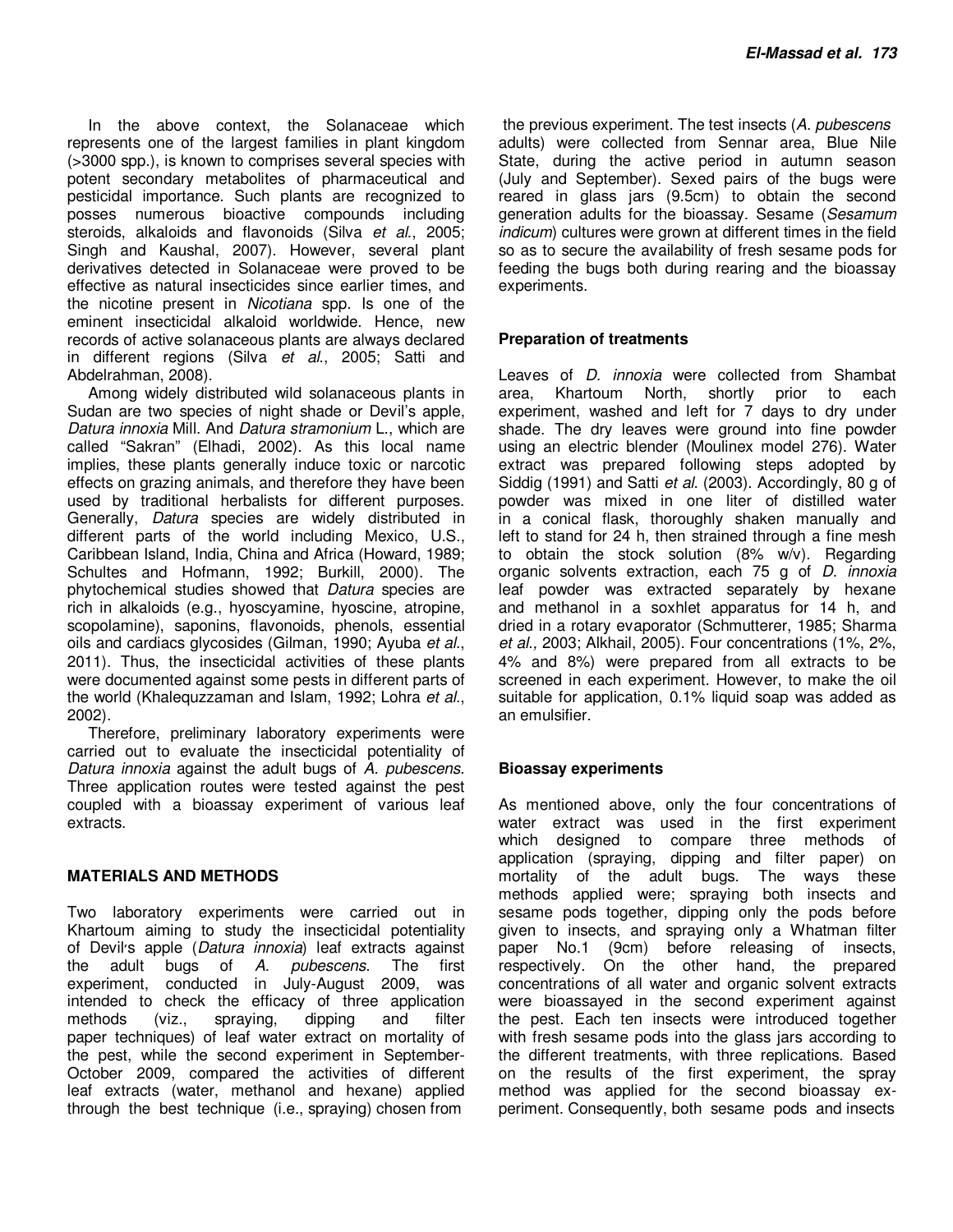| <b>Treatments</b>       | Mortality mean (±S.E) percents at different intervals |                    |                    |                    |  |
|-------------------------|-------------------------------------------------------|--------------------|--------------------|--------------------|--|
|                         | 2 days                                                | 3 days             | 5 days             | 7 days             |  |
| Spray 1%                | $06.7\pm5.8$ c                                        | 16.7±5.8 cd        | 20.0±10.0 cd       | 20.0±10.0 cd       |  |
| Spray 2%                | $10.0 \pm 10.0 c$                                     | 10.0±10.0 cd       | 23.3±20.8 cd       | $23.3 \pm 20.8$ cd |  |
| Spray 4%                | $13.3 \pm 11.5$ bc                                    | $23.3 \pm 20.8$ cd | $36.7\pm5.8$ bc    | $36.7\pm5.8$ bc    |  |
| Spray 8%                | 36.7±32.2 b                                           | $50.0 + 26.5$ b    | $56.7\pm35.1$ b    | $60.0 \pm 36.1$ b  |  |
| Dipping 1%              | $06.7\pm5.8$ c                                        | $06.7 \pm 5.8$ cd  | 10.0±10.0 cd       | $10.0 \pm 10.0$ cd |  |
| Dipping 2%              | $06.7 \pm 11.5$ c                                     | $06.7 \pm 11.5$ cd | 13.3±11.5 cd       | $13.3 \pm 11.5$ cd |  |
| Dipping 4%              | 16.7 $\pm$ 20.8 bc                                    | 16.7±20.8 cd       | $23.3 \pm 20.8$ cd | 23.3±20.8 cd       |  |
| Dipping 8%              | $20.0 \pm 10.0$ bc                                    | 26.7±5.8 bc        | $33.3 \pm 5.8$ bc  | $33.3 \pm 5.8$ c   |  |
| Filter paper 1%         | $00.0 \pm 0.0 c$                                      | $0.0 + 0.0$ d      | $0.0 + 0.0$ d      | $0.0 + 0.0$ d      |  |
| Filter paper 2%         | $00.0 \pm 0.0$ c                                      | $00.0 + 0.0$ d     | $00.0 + 0.0$ d     | $00.0 + 0.0$ d     |  |
| Filter paper 4%         | $00.0 \pm 0.0$ c                                      | $00.0 + 0.0$ d     | $0.0 + 0.0$ d      | $00.0 + 0.0$ d     |  |
| Filter paper 8%         | $06.7 \pm 11.5$ c                                     | 13.3±15.3 cd       | 13.3±15.3 cd       | $13.3 \pm 15.3$ cd |  |
| Malathion 57%EC/sprayed | 100.0±0.0 a                                           | 100.0 $\pm$ 0.0 a  | 100.0±0.0 a        | $100.0 \pm 0.0 a$  |  |
| Control                 | $00.0 \pm 0.0$ c                                      | $00.0 + 0.0$ d     | $00.0 \pm 0.0$ d   | $00.0 + 0.0$ d     |  |
| $C.V.$ %                | 77.4                                                  | 64.0               | 59.3               | 59.4               |  |

**Table 1.** Effects of three application methods of Datura innoxia leaf water extract on the adults of Agonoscelis pubescens, under laboratory conditions, during July-August 2009.

Means followed by the same letter(s) in each column are not significantly different at  $(P = 0.05)$  according to Duncan's Multiple Range Test.

Table (2). Mortality levels of Agonoscelis pubescens adults treated with "Sakran" Datura innoxia leaf water and organic (hexane and methanol) extracts, during September- October 2009.

| <b>Treatments</b>                | Mortality mean (±S.E) percents at different intervals |                           |                    |                     |  |
|----------------------------------|-------------------------------------------------------|---------------------------|--------------------|---------------------|--|
|                                  | 2 days                                                | 3 days                    | 5 days             | 7 days              |  |
| Sakran leaf water extract, 1%    | 13.3±15.3cde                                          | $13.3 \pm 15.3$ def       | $13.3 \pm 15.3$ e  | $13.3 \pm 15.3$ ef  |  |
| Sakran leaf water extract, 2%    | $03.3 + 5.8$ ef                                       | 16.67±20.8 cde            | $23.3 \pm 23.1$ de | $23.3 + 23.1$ def   |  |
| Sakran leaf water extract, 4%    | 16.7 $±5.8$ cd                                        | 26.7 <sup>+20.8</sup> cde | 26.7±20.8 de       | 26.7±20.8 def       |  |
| Sakran leaf water extract, 8%    | $10.0 \pm 10.0$ def                                   | $30.0 \pm 20.0$ cd        | $40.0 \pm 36.1$ cd | 46.7±37.9 cd        |  |
| Sakran leaf hexane extract, 1%   | $06.7 \pm 5.8$ d ef                                   | $20.0 \pm 0.0c$ def       | $26.7\pm5.8$ de    | 30.0±10.0 de        |  |
| Sakran leaf hexane extract, 2%   | 10.0 $\pm$ 0.0d ef                                    | 26.7±11.5 cde             | $43.3 \pm 11.5$ cd | 43.3±11.5 cd        |  |
| Sakran leaf hexane extract, 4%   | 16.7±11.5 cd                                          | $36.7 \pm 20.8$ bc        | $56.7 \pm 15.3$ bc | $60.0 \pm 10.0$ bc  |  |
| Sakran leaf hexane extract, 8%   | $23.3 \pm 5.8$ b                                      | $53.3 + 5.8$ b            | 73.3±11.5 ab       | 73.3±11.5 ab        |  |
| Sakran leaf methanol extract, 1% | $00.0 \pm 0.0$ f                                      | $03.3 + 5.8$ f            | $10.0 \pm 10.0 e$  | 10.0 $\pm$ 10.0 ef  |  |
| Sakran leaf methanol extract.2%  | $03.3 \pm 5.8$ ef                                     | $10.0 \pm 10.0$ def       | $16.7 \pm 11.5$ e  | 16.7±11.5 ef        |  |
| Sakran leaf methanol extract, 4% | 06.7±5.8d ef                                          | $06.7\pm5.8$ ef           | $23.3 \pm 15.3$ de | $23.3 \pm 15.3$ def |  |
| Sakran leaf methanol extract, 8% | $03.3 + 5.8$ ef                                       | $20.0 \pm 10.0$ cde       | 26.7±15.3 de       | $33.3 \pm 5.8$ d e  |  |
| Malathion 57%EC                  | 100.0±0.0 a                                           | 100.0±0.0 a               | 100.0±0.0 a        | 100.0 $\pm$ 0.0 a   |  |
| Control                          | $00.0 + 0.0$ f                                        | $00.0 \pm 0.0$ f          | $00.0 \pm 0.0 e$   | $00.0 \pm 0.0$ f    |  |
| $C.V.$ %                         | 46.4                                                  | 50.1                      | 47.6               | 44.9                |  |

Means followed by the same letter(s) in each column are not significantly different at  $(P = 0.05)$  according to Duncan's Multiple Range Test.

were sprayed together with 2 ml of the different concentrations of water and organic extracts. A water treated control and a standard insecticide, Malathion 57% EC (malathion), were included in both experiments for comparison. Such experiments were assigned in Completely Randomized Design (CRD). The average room temperatures and relative humidity were recorded during the experimental periods. The number of dead insects and other observations were recorded at the  $2^{nd}$ , 3<sup>rd</sup>, 5<sup>th</sup> and 7<sup>th</sup> days from treatments. After the analysis of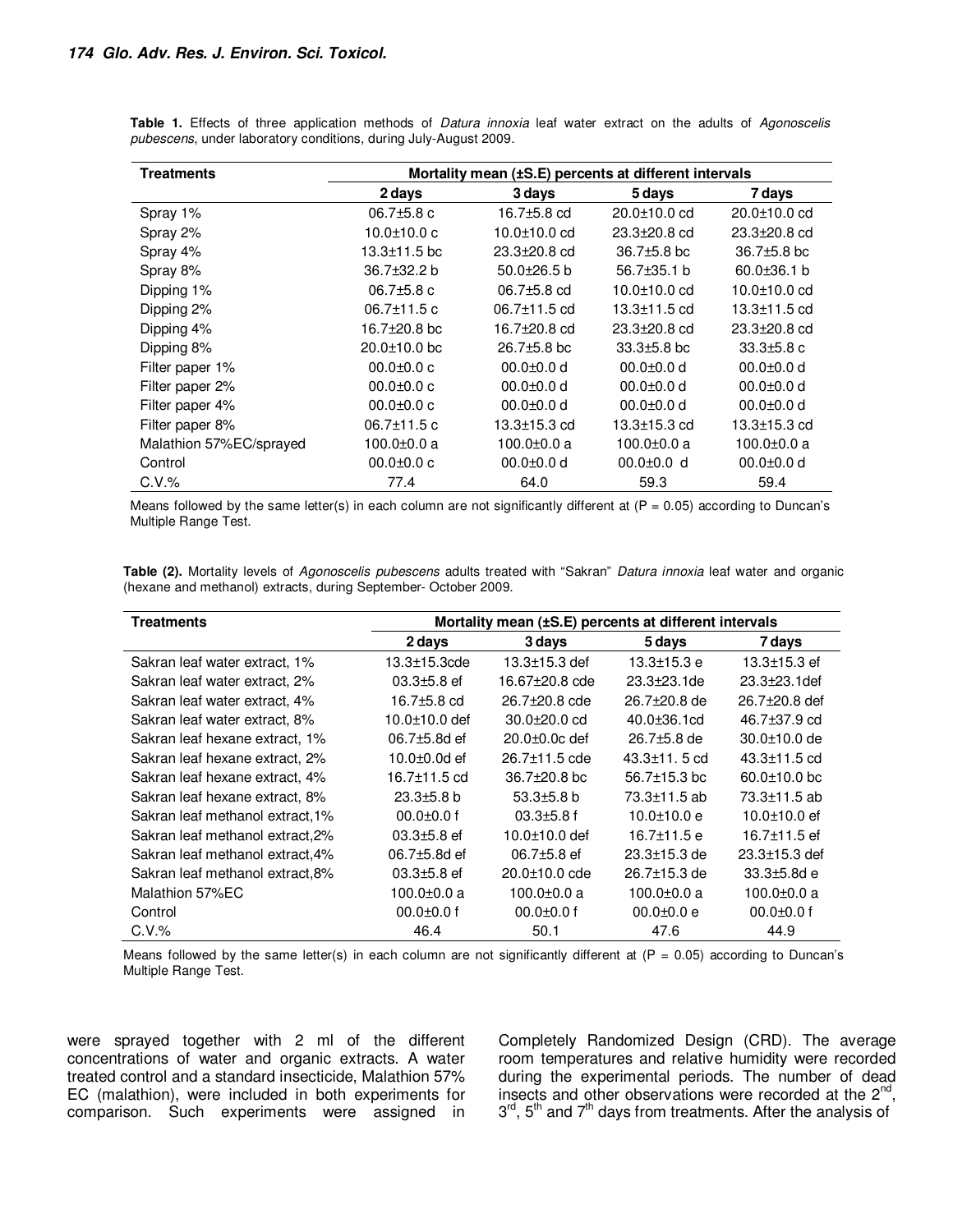



Plate 1. A growth regulatory effect of Datura innoxia leaf hexane extract on adult Agonoscelis pubescens: left) affected adult with malformed hind legs, right) normal adult.

variances, means were separated according to Duncan's Multiple Range test.

#### **RESULTS AND DISCUSSION**

In the course of screening botanical extracts as promising natural alternatives to hazardous synthetic chemicals for combating agricultural pests, the current preliminary research was attempted to evaluate the potentiality of Datura innoxia against the adults of sorghum bug (A. pubescens), a deleterious economic pest of sorghum and other crops in Sudan. Accordingly, two laboratory experiments were executed to find out the suitable application method of these botanical treatments, and to evaluate the potential activities of *D. innoxia* leaf extracts in combating the pest. The average room temperatures and relative humidity during the experimental periods of the two experiments were 34±2℃ and 40–48%, respectively.

#### **Application methods**

The results of mortality percents of A. pubescens as affected by the three different application methods of D. innoxia leaf water extract are shown in Table (1). The overall scene of the table reflected that there were significant variations among the three methods of application, with spray treatments generally revealed better mortality percents than the other application methods. However, the sprayed Malathion was the most effective treatment exerting 100% mortality since the first count. However, during the second day only the 8% sprayed leaf extract showed significant mortality result (36.7±32.2%) as compared with the untreated control (0.0±0.0%). This followed by the high doses of dipping (8% and 4%) and spray (4%) methods, but without

significant differences from the control. The highest sprayed dose (8%) also kept significantly the superior effect among the other routes of application during the subsequent counting intervals up to the  $7<sup>th</sup>$  day. The  $4\%$ spray and 8% dipping rates lied next in order with significant differences from the control, during the  $5<sup>th</sup>$  and 7<sup>th</sup> days. Most treatments in both spray and dipping methods showed increased mortality in relation to concentration and exposure time. However, it is clear that the filter paper technique revealed no toxic effect on the pest, except at the highest concentration which manifested low non significant mortality levels.

The current results may explained that the leaf water extract of *D. innoxia* acts mainly through stomach action, but also seemed to induces slight contract effect which became more apparent with the uppermost concentration of filter paper application. Therefore, the highest effect resulted from spraying method compared to the other tested techniques could be an advantage of all possible modes of actions, though studies on mode of actions of such botanical extracts are still wanted. Hence, it can be concluded from this experiment that spraying of extract treatment on infested plants based on insect count, such as the economic threshold level, was expected to give better effect than prophylactic application prior to infestation. Bearing in mind the quick degradation of botanical extracts, such conclusion seemed to be rational. These aspects need to be confirmed both at laboratory and field levels.

#### **Bioassay of different extracts**

The results of the second experiment regarding screening of different leaf extracts of *D. innoxia* as insecticides against A. pubescens adults were presented in Table (2). After 48h (2days) post treatments, Malathion caused 100% mortality, whereas few Datura treatments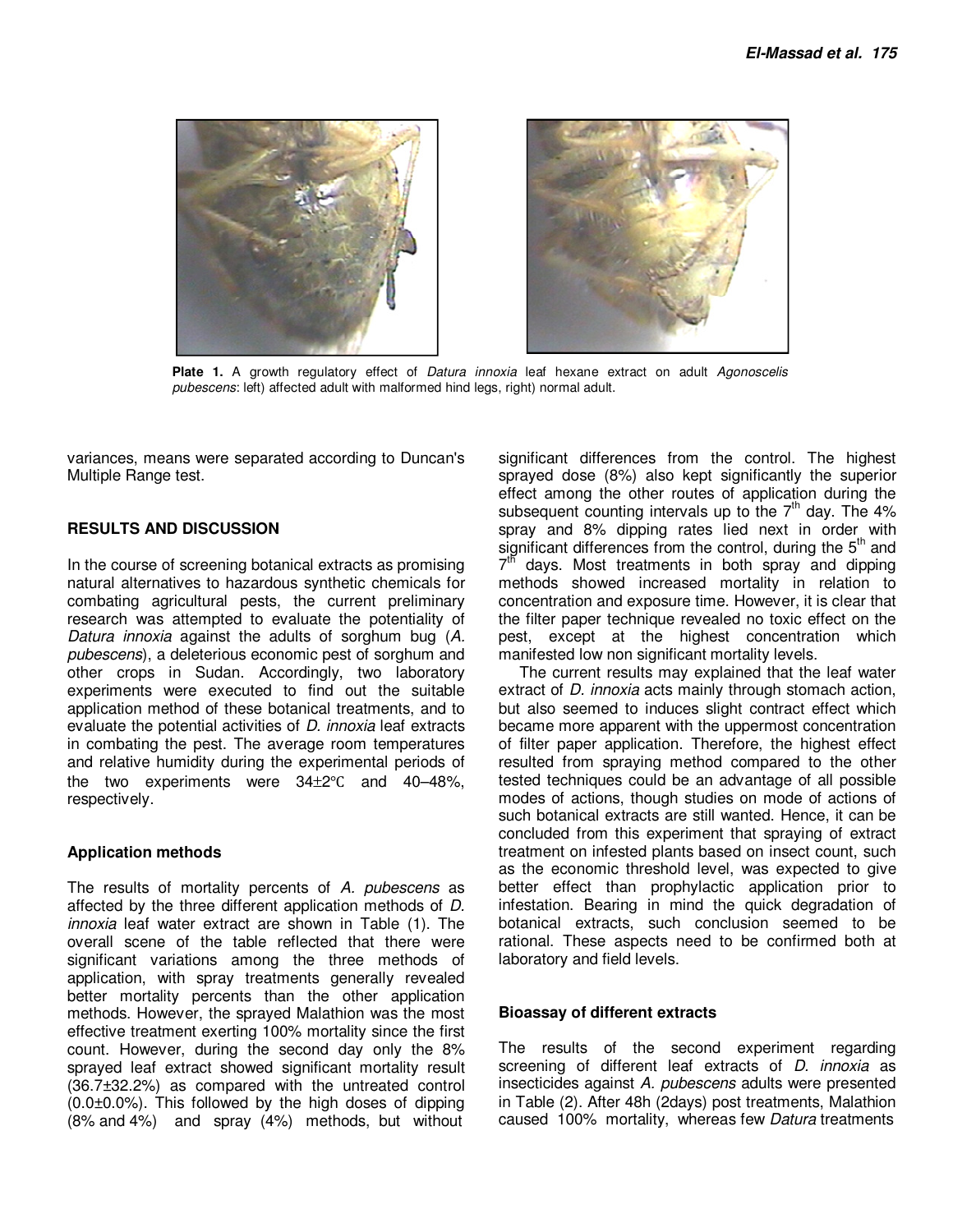showed significant results with the highest dose (8%) of hexane extract being the best (23.3±5.8% mortality). On the third day nearly all extracts treatments reflected prominent increases in mortality percents. The high doses (8% and 4%) of leaf hexane extract were significantly superior (53.3±5.8% and 36.7±20.8% mortalities, respectively). Afterward, the former treatment (8% hexane extract) attained a comparable significant effect (73.3±11.5%) with that of the Malation insecticide at the fifth day of the experiment commencement. The next lower dose (4%) of hexane extract was also the second in order without statistical difference from the highest dose. These two concentrations of leaf hexane extract kept the same top ranking at the seventh day. In addition to such superior mortality results, the second low rate (2%) of leaf hexane extract was noticed to manifest a hormonal effect on the pest appeared in deformed hind legs (Pl. 1).

The overall mortality results revealed that almost all concentrations of D. innoxia extracts had low knockdown effects 48h post treatments, but showed progressive increases in mortality thereafter. They seem to achieve their maximum activities at the fifth day, when comparable effect with the insecticide was attained as previously stated, after which they performed slight or no further effects. Moreover, the increases in performance of the different treatments were found to be relevant to concentrations. Comparing the three studied extracts, it is clear that water extract lied next to hexane extract treatments, while methanol extract was the least effective.

As with respect to water extract, it was observed that the mortality levels achieved by the different concentrations in this experiment were relatively lower than those reported for the spray method in the first experiment. For instance, the 8% extract concentration recorded (60.0±36.1%) and (46.7±37.9%) mortalities after 7days in the first and second experiments, respectively. Two reasons, mostly connected with the experimental timings, were suggested to contribute to such differences in results. It is a fact that the first experiment was conducted in July-August and the second one in September-October, coinciding with the onset and pretermination periods of the insect active phase, respectively. Therefore, early generation insects after the resting phase were expected to be hungrier and ingest more food than those of the later generations, hence acquired higher quantity of the active compounds treated. The other justification could be attributed to the fact that the weak insects after resting may be more susceptible to the toxicant compounds than those of later generations which accomplished their full strength and viabilities, through storage of fats and other metabolic compounds, ready for the resting stage (Khalid, 2002; Mariod et al., 2007). The verification of these assumptions in coming research might be of great values to design strategies

targeting the control of earlier generations with high competence.

However, the insecticidal activities of D. innoxia extracts could be attributed to certain active secondary metabolites in the leaves. Datura innoxia was found to be rich in saponins, flavonoids, alkaloids, phenols, sterols, triterpenes and tannins (Gilman, 1990; Ayuba et al., 2011; Sakthi et al., 2011). Although, the exact mechanisms underlying the actions of most secondary metabolites on insects are not fully understood, the deleterious insecticidal effects of different compounds were proved in literature. For instances, saponins were thought to have multiple insecticidal activities against various insects, such as feeding deterrence, moulting disturbance and increasing mortality levels (Chopra et al., 1986; Oliver-Bever, 1986; De Geyter et al., 2007; Chaieb, 2010), and phenolic compounds have negative effects on insects and can decrease fertility and shortening their life span (Zivanov-Curils et al., 2004; Golawska et al., 2008) whereas tannins in particular may cause oxidative stress and nutrients problems (Summers and Felton, 1994). Also, the growth regulatory effects of certain plant secondary metabolites including some triterpenoids were reported in different works (Schmutterer, 1985; Mordue (Luntz) and Nisbet 2000). Nevertheless, no literature was found considering the efficacy of D. innoxia on sorghum bug, but extracts of this plant were found to cause significant mortality and affecting oviposition and development of some other insect pests (Behera and Satapathy 1996; Maheshwari and Dwivedi, 1996; Gang et al., 2000; Lohra et al., 2002). Therefore, further studies are needed to ascertain the real biological activities of D. innoxia, particularly of hexane extract, in order to determine the  $LC_{50}$  for the intended active compounds after being isolated and characterized through advanced techniques. This may help to improve the extract solution through proper formulation to enhance its spraying and biocidal efficiencies.

## **CONCLUSION**

The results obtained from the current preliminary studies showed manifold biological activities of Datura innoxia leaf extracts as toxicant and growth regulatory agents against the adult A. pubescens, when both host and pest were sprayed together under laboratory conditions. The specific active principles responsible for these effects are waiting for further investigations. However, hexane extract was the best portion that should be focused for the control of this pest. The present findings also suggested that early generations of sorghum bugs produced immediately after resting period might be more vulnerable to botanical treatments than later generations which built robust fattening bodies prepared for resting.

The answering of this question may open new door in